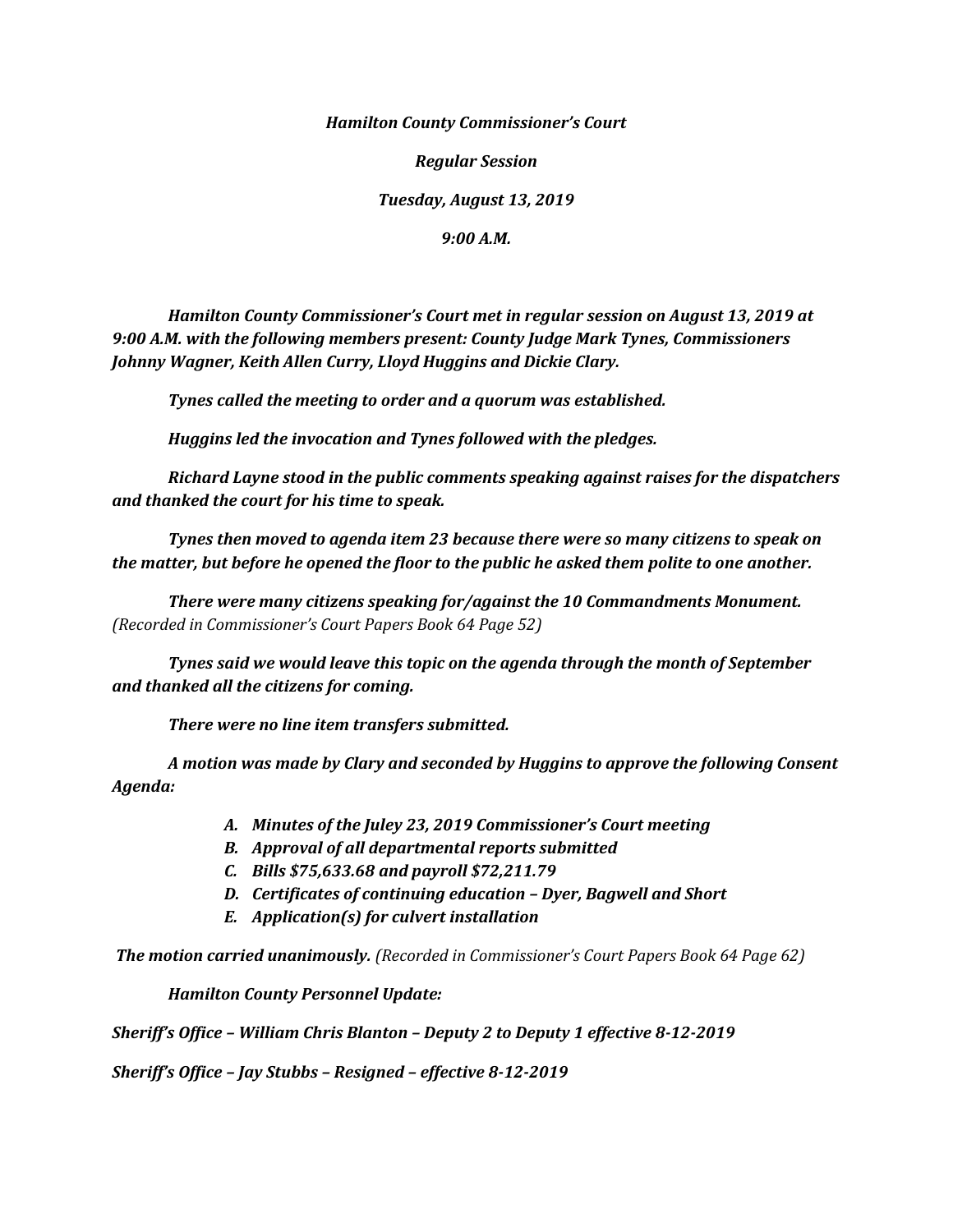*Wagner also added that his road hand of many years will be retiring 8-23-2019. (Recorded in Commissioner's Court Papers Book 64 Page 136)*

*Tynes updated the court that the Sheriff's Office Dispatch/Communication's room is 100% moved and is up and running.*

*Tynes did bring up in the accounts payable department – PAST DUE bills (when court dates are 3 weeks apart) is something that the court is going to need to think and talk about how they will handle these bills. The court seemed to under agreement that we would pay them just like they do the in between bills. (Recorded in Commissioner's Court Papers Book 64 Page 140)*

*A motion was made by Wagner and seconded by Tynes to approve the amendment on the Rules of Procedure, Conduct and Decorum at Meetings of the County Commissioner's court. Due to House Bill 2840. The motion carried unanimously. (Recorded in Commissioner's Court Papers Book 64 Page 145)*

*A motion was made by Clary and seconded by Curry to approve no change to Texas Department of Motor Vehicle fees. The motion carried unanimously. (Recorded in Commissioner's Court Papers Book 64 Page 152)*

*A motion was made by Clary and seconded by Curry to approve the interlocal agreement between Hamilton County and Texas Department of Motor Vehicles for provision of equipment and consumables. The motion carried unanimously. (Recorded in Commissioner's Court Papers Book 64 Page 153)*

*A motion was made by Huggins and seconded by Clary to approve the newly adopted 2020 Sheriffs' and Constables' fees. The motion carried unanimously. (Recorded in Commissioner's Court Papers Book 64 Page 166)*

*A motion was made by Huggins and seconded by Curry to approve the building use request from April Aides on Saturday, December 7, 2019 from 10:00 a.m. to 12:00 p.m. The motion carried unanimously. (Recorded in Commissioner's Court Papers Book 64 Page 170)*

*A motion was made by Clary and seconded by Huggins to ratify the building use request form Take 8 Productions for the use of the historical county jail on August 2, 2019. The motion carried unanimously. (Recorded in Commissioner's Court Papers 64 64 Page 171)*

*A motion was made by Huggins and seconded by Curry to approve the resolution authorizing county grant program year 2020 for the home-delivered meal grant program. The motion carried unanimously. (Recorded in Commissioner's Court Papers Book 64 Page 172)*

*A motion was made by Wagner and seconded by Curry to approve the interlocal agreement with Lubbock County-Regional Public Defender for capital cases. The motion carried unanimously. Recorded in Commissioner's Court Papers Book 64 Page 174)*

*The court passed on the burn ban. They just urge everyone to be careful while burning.*